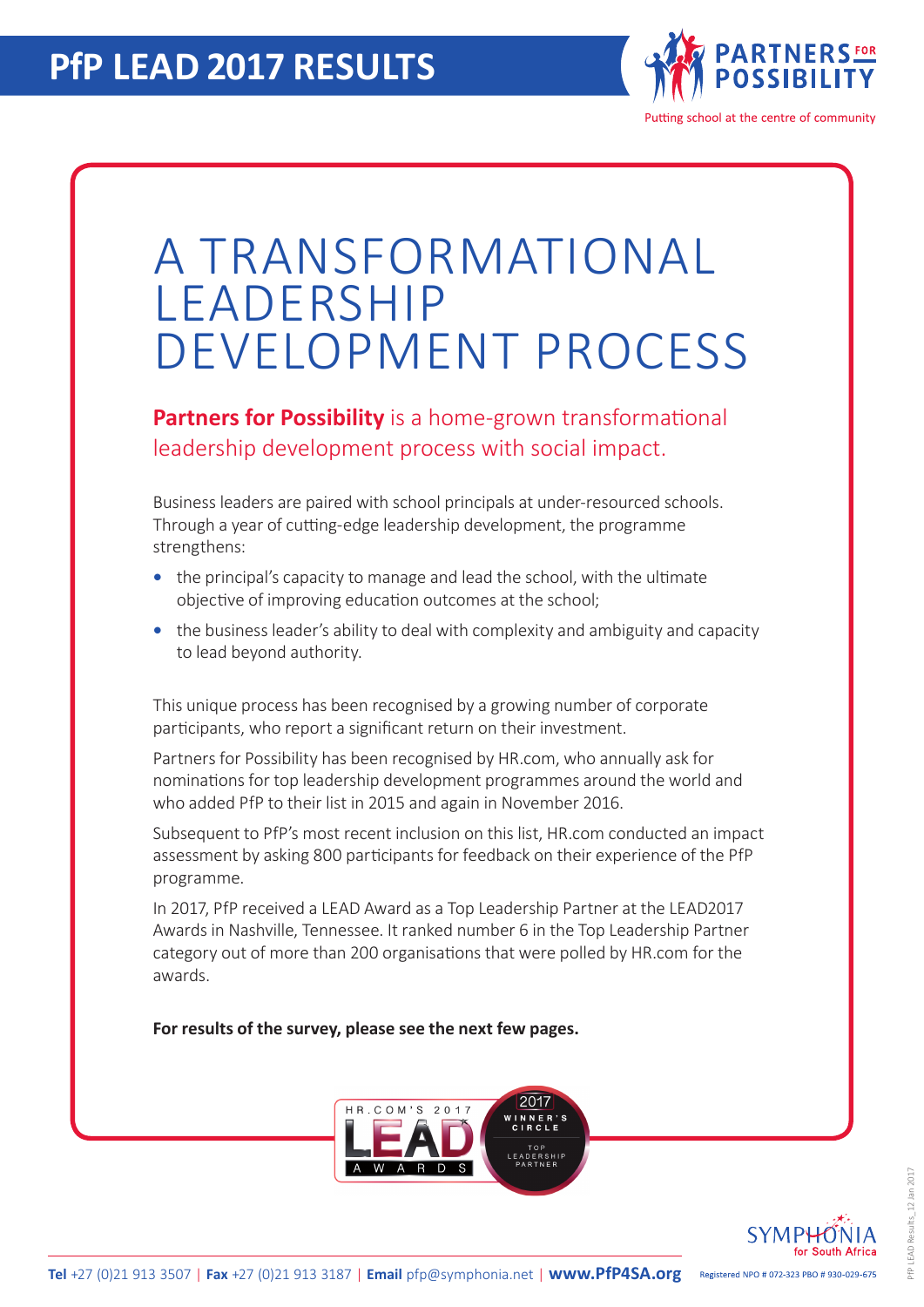## **PfP LEAD 2017 RESULTS**



Number of **PfP**

## Results from the **HR.COM survey** about PfP

A transformational leadership development process.

5

5

3 2.5  $\overline{2}$ 1

5 4.5 4 3.5 3 2.5  $\overline{2}$ 1

5 5  $\overline{0}$  $\overline{0}$  $\overline{0}$ 

> 13  $25$

12

9 10 3  $\overline{0}$  $\Omega$ 

participants who responded to the survey: (more than **20%** of people eligible to respond) 104 **12.2% KEY:**  $\begin{pmatrix} 1 & 3 & 5 \\ 4 & -5 & 5 \end{pmatrix}$  4 - 5

- 1. You have increased your leadership knowledge, skills and abilities as a result of programme participation. 4.5 4 3.5 3 2.5  $\overline{2}$ 1
- 2. The takeaways from this programme helped you to improve your personal performance and the performance of your team.
- 3. Your personal return on investment from programme participation was high.
- 4. You would recommend participation in this programme to your peers.





0% 10% 20% 30% 40% 50% 60%

0% 10% 20% 30% 40% 50% 60%

88

132

42



**87.8%** <sup>158</sup>